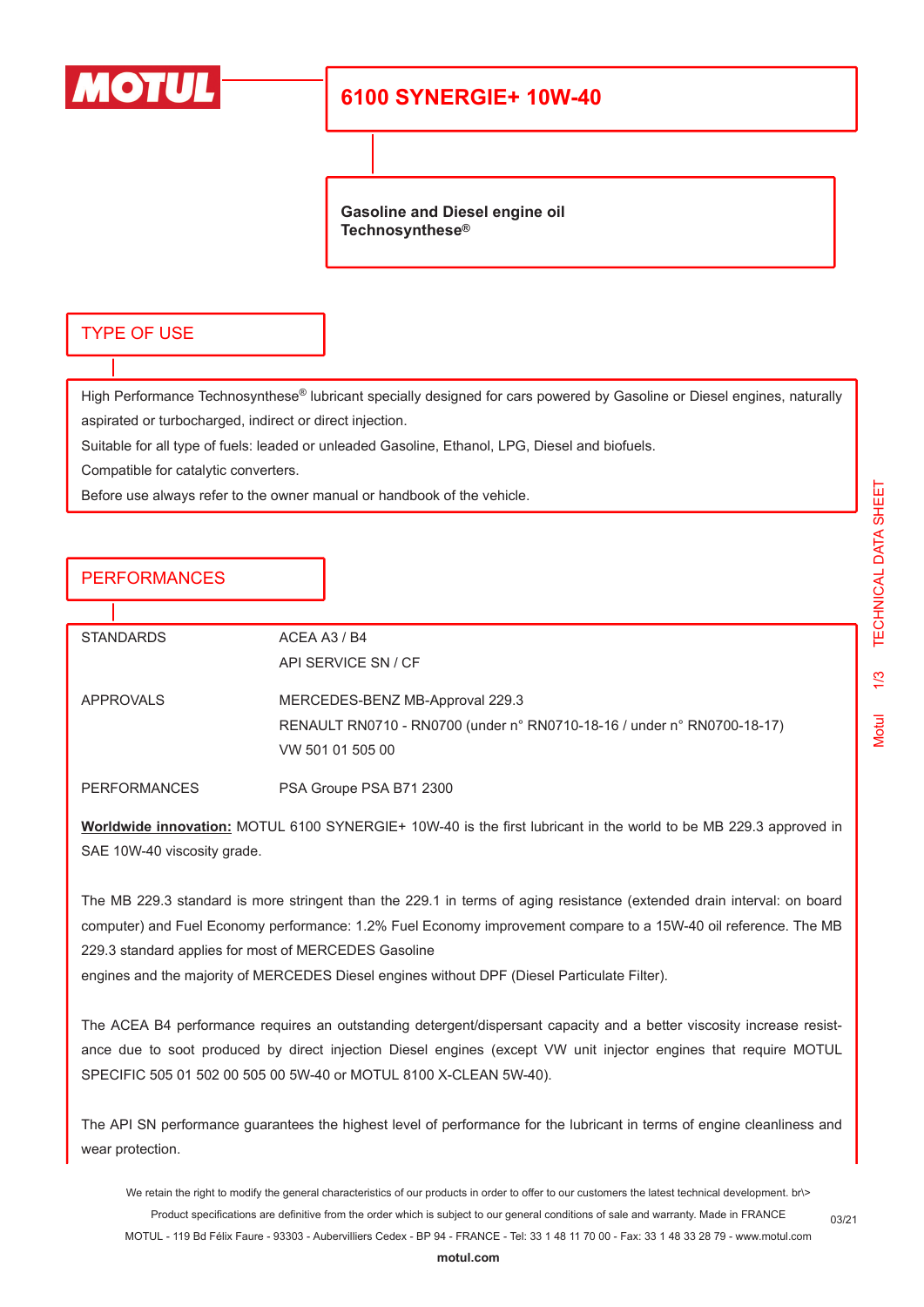

### **6100 SYNERGIE+ 10W-40**

**Gasoline and Diesel engine oil Technosynthese®**

PSA for its B71 2300 norm requires oil to be able to endure the most severe thermal constrains in order to lubricate some of their Gasoline engines and some Diesel engines without DPF.

RENAULT has developed RN0710 and RN0700 standards for oils able to provide a high thermal stability and insure an outstanding resistance at high temperatures.

In general, RN0700 standard applies for all Naturally Aspirated Gasoline engines (except Renault Sport) of RENAULT Group (RENAULT, DACIA and SAMSUNG). The RN0700 standard applies also to all RENAULT vehicles fitted with Diesel engine 1.5 dCi without DPF < 100 HP with oil drain interval of 20 000 km or 1 year. Before use, always refer to the owner manual or handbook of the vehicle.

The Renault RN0710 standard applies to all Turbocharged Gasoline, Renault Sport and Diesel without DPF engines of RENAULT Group (Renault, Dacia, Samsung).

The RN0710 specification does not apply to RENAULT Diesel cars fitted with 1.5L dCi engines without DPF having less than 100 hp output and 20 000 km or 1 year oil drain interval which specifically require a RN0700 lubricant. For the 2,2L dCi with DPF, use only an approved RN0710 lubricant, not a RN0720. Before use, always refer to the owner manual or handbook of the vehicle.

The viscosity grade SAE 10W-40 is fully suitable for recent Gasoline and Diesel engines.

The synthetic base stock reinforced with Technosynthese<sup>®</sup> provides very high lubricating power which reduces frictions decreases the volatility and ensures resistance to very high temperatures reached in modern engines.

Anti-oxidation, Anti-wear, Anti-corrosion, Anti-foam properties.

#### RECOMMENDATIONS

Drain interval: according to manufacturers' recommendations and tune to your own use.

Can be mixed with synthetic or mineral oils.

Before use always refer to the owner manual or handbook of the vehicle.

### **PROPERTIES**

Viscosity grade 10W-40

We retain the right to modify the general characteristics of our products in order to offer to our customers the latest technical development. br\> Product specifications are definitive from the order which is subject to our general conditions of sale and warranty. Made in FRANCE

MOTUL - 119 Bd Félix Faure - 93303 - Aubervilliers Cedex - BP 94 - FRANCE - Tel: 33 1 48 11 70 00 - Fax: 33 1 48 33 28 79 - www.motul.com

03/21